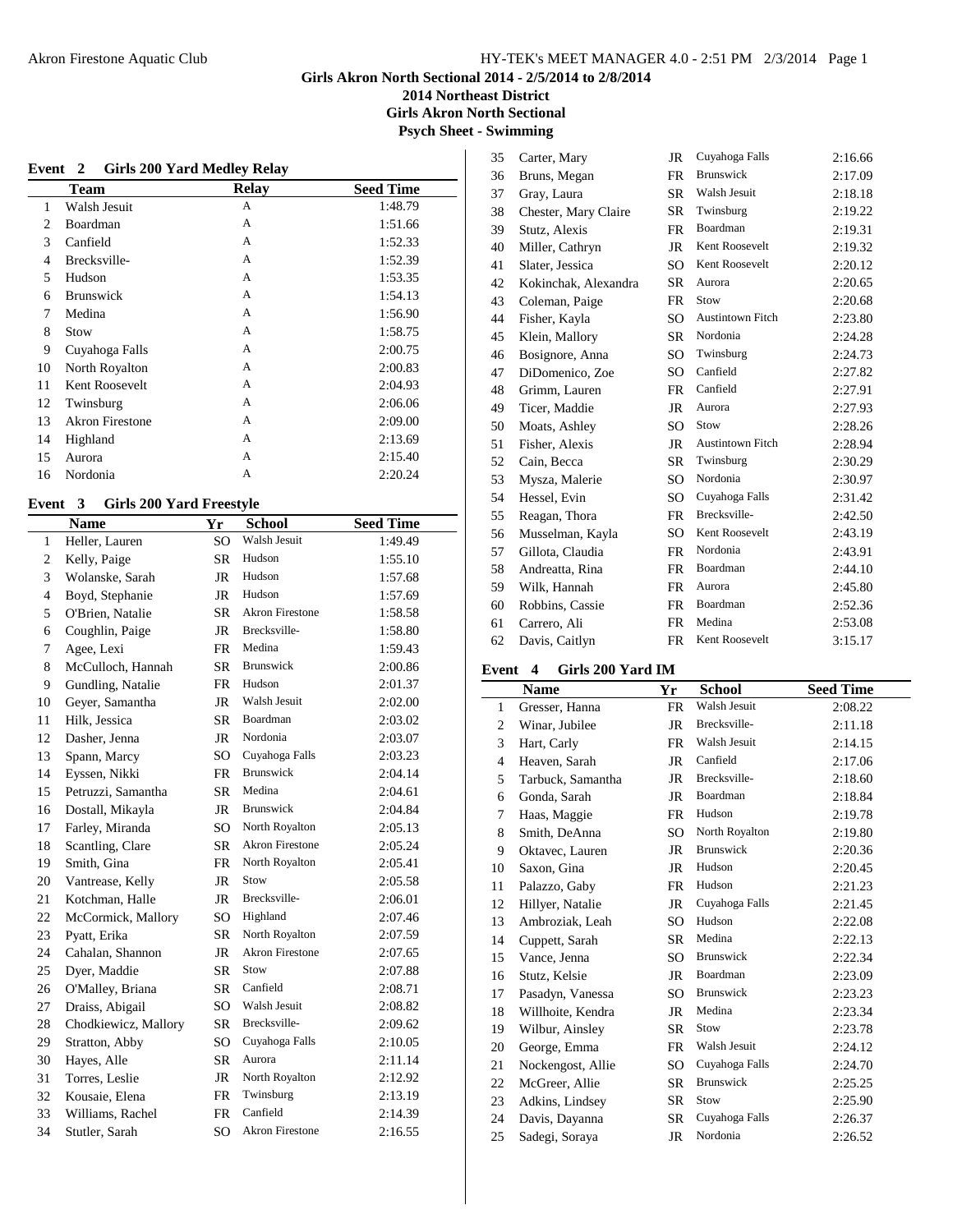**2014 Northeast District Girls Akron North Sectional**

**Psych Sheet - Swimming**

# **Event 4 ...(Girls 200 Yard IM)**

|    | <b>Name</b>              | Yr              | School                 | <b>Seed Time</b> |
|----|--------------------------|-----------------|------------------------|------------------|
| 26 | Mikolay, Theresa         | SO <sub>1</sub> | Canfield               | 2:27.06          |
| 27 | Kerling, Rachel          | SO.             | North Royalton         | 2:28.16          |
| 28 | Hearty, Janna            | SO              | Walsh Jesuit           | 2:28.98          |
| 29 | Rohrer, Alyson           | <b>JR</b>       | North Royalton         | 2:29.00          |
| 30 | Janak, Allison           | <b>FR</b>       | Boardman               | 2:30.20          |
| 31 | Ludwig, Sarah            | SR              | Kent Roosevelt         | 2:31.15          |
| 32 | Henderson, Marissa       | FR              | Aurora                 | 2:31.23          |
| 33 | Wise, Livi               | SO              | Kent Roosevelt         | 2:32.18          |
| 34 | Azeem, Noura             | SR              | Boardman               | 2:32.88          |
| 35 | Scantling, Anne          | <b>JR</b>       | <b>Akron Firestone</b> | 2:33.19          |
| 36 | Catalano, Minnie         | <b>SR</b>       | Twinsburg              | 2:33.79          |
| 37 | Tompkins, Julie          | SR              | Twinsburg              | 2:34.00          |
| 38 | Mahle, Alyssa            | SO.             | Aurora                 | 2:34.53          |
| 39 | Earle, Kirsten           | JR              | Stow                   | 2:35.09          |
| 40 | Phelps, Daryn            | <b>JR</b>       | North Royalton         | 2:35.75          |
| 41 | Kapper, Frannie          | FR              | <b>Akron Firestone</b> | 2:37.18          |
| 42 | Sincel, Julia            | SO              | Kent Roosevelt         | 2:38.11          |
| 43 | Weiss, Morgan            | SO.             | Canfield               | 2:41.73          |
| 44 | Stratton, Emme           | <b>FR</b>       | Cuyahoga Falls         | 2:42.90          |
| 45 | Bleich, Melissa          | <b>FR</b>       | Nordonia               | 2:43.15          |
| 46 | Decheco, Maddie          | <b>FR</b>       | Stow                   | 2:43.56          |
| 47 | Moore, Shannon           | JR              | Brecksville-           | 2:44.65          |
| 48 | Jaroscak, Jessica        | SO              | Nordonia               | 2:49.99          |
| 49 | Jaramillo, Jessica       | SO              | Brecksville-           | 2:58.50          |
| 50 | Brucoli, Maggie          | FR              | Canfield               | 3:05.79          |
| 51 | Sloe, Jackie             | <b>JR</b>       | Aurora                 | 3:05.92          |
| 52 | Young, Jenny             | <b>SR</b>       | Aurora                 | 3:08.41          |
| 53 | Matsubrara-Rall, Frances | <b>SR</b>       | Kent Roosevelt         | 3:31.65          |

## **Event 5 Girls 50 Yard Freestyle**

|              | <b>Name</b>        | Yr        | <b>School</b>          | <b>Seed Time</b> |
|--------------|--------------------|-----------|------------------------|------------------|
| $\mathbf{1}$ | Kotchman, Rachel   | JR        | Brecksville-           | 24.73            |
| 2            | Weigel, Caitlin    | JR        | Hudson                 | 24.92            |
| 3            | Gehlmann, Lizzy    | <b>SR</b> | Brunswick              | 25.03            |
| 4            | Saccogna, Jillian  | <b>SR</b> | Hudson                 | 25.12            |
| 5            | Williamson, Olivia | <b>SR</b> | Canfield               | 25.18            |
| 6            | Heller, Alyssa     | JR        | Walsh Jesuit           | 25.27            |
| 7            | Kassinger, Jenna   | SR.       | Cuyahoga Falls         | 25.34            |
| 8            | Chelovitz, Carly   | JR        | <b>Akron Firestone</b> | 25.47            |
| 9            | Markovitch, Jordyn | SR.       | Boardman               | 25.50            |
| 10           | Yurkoski, Carolyn  | <b>SR</b> | Medina                 | 25.57            |
| 11           | Trattner, Macy     | <b>FR</b> | Hudson                 | 25.66            |
| 12           | Kassinger, Marissa | FR        | Cuyahoga Falls         | 25.82            |
| 13           | Moss, Amanda       | JR        | Boardman               | 25.92            |
| 14           | Lewis, Julia       | JR        | Boardman               | 26.13            |
| 15           | McCauley, Tori     | <b>SR</b> | Stow                   | 26.36            |
| 16           | Heid, Jenni        | <b>SR</b> | Stow                   | 26.44            |
| 17           | Oryshkewych, Nina  | JR        | North Royalton         | 26.47            |
| 18           | Ham, Brittan       | FR        | Hudson                 | 26.48            |
| 19           | Fenwick, Erin      | JR        | Stow                   | 26.71            |
| 20           | Carmichael, Paige  | FR.       | Walsh Jesuit           | 26.78            |
| 21           | Froncek, Melissa   | SR        | Brunswick              | 26.83            |
| 22           | Kuras, Corie       | SO.       | Boardman               | 26.84            |
| 23           | Dusek, Hannah      | SO        | Walsh Jesuit           | 26.90            |

| 24 | McCabe, Taylor    | SO  | Kent Roosevelt          | 26.90 |
|----|-------------------|-----|-------------------------|-------|
| 25 | Wise, Chloe       | FR  | Kent Roosevelt          | 27.20 |
| 26 | McCombs, Skyler   | JR  | North Royalton          | 27.23 |
| 27 | Kohl, Jocelyn     | SO  | Kent Roosevelt          | 27.31 |
| 28 | Peffer, Jessica   | SO  | Twinsburg               | 27.35 |
| 29 | Cole, Lizzie      | FR  | Stow                    | 27.52 |
| 30 | Ritz, Ana         | SR  | North Royalton          | 27.60 |
| 31 | Lyncha, Allie     | FR  | Medina                  | 27.71 |
| 32 | Soltis, Sabrina   | JR  | Nordonia                | 27.89 |
| 33 | Lightner, Emily   | JR  | Twinsburg               | 27.91 |
| 34 | Nold, Anna        | SR  | Cuyahoga Falls          | 27.92 |
| 35 | Brezovec, Hannah  | SR  | Aurora                  | 28.21 |
| 36 | Krencisz, Alex    | JR  | <b>Brunswick</b>        | 28.26 |
| 37 | Costanzo, Brionna | FR  | <b>Brunswick</b>        | 28.27 |
| 38 | Barle, Nicole     | SR  | North Royalton          | 28.68 |
| 39 | Squires, Sami     | SO  | Brecksville-            | 28.70 |
| 40 | Nock, Meredith    | JR  | Twinsburg               | 28.70 |
| 41 | Davila, Ellenie   | SR  | Kent Roosevelt          | 28.80 |
| 42 | Marzano, Marissa  | FR  | Canfield                | 29.34 |
| 43 | Zola, Hannah      | SR  | Brecksville-            | 29.44 |
| 44 | Dowling, Aaris    | JR  | <b>Akron Firestone</b>  | 29.52 |
| 45 | Haley, Michaela   | FR  | Aurora                  | 29.63 |
| 46 | Doty, Olivia      | JR  | Nordonia                | 29.72 |
| 47 | Hawersaat, Anna   | SO  | Twinsburg               | 29.79 |
| 48 | Sell, Annie       | SR. | <b>Akron Firestone</b>  | 30.17 |
| 49 | Winchester, Erin  | SR  | Medina                  | 30.38 |
| 50 | Rains, Melissa    | SR  | Brecksville-            | 30.65 |
| 51 | Roganish, Rachel  | JR  | Medina                  | 30.72 |
| 52 | Stummer, Josie    | FR  | Aurora                  | 30.98 |
| 53 | Mastro, Katherine | SR  | <b>Akron Firestone</b>  | 31.06 |
| 54 | Willkom, Katie    | JR  | Highland                | 31.48 |
| 55 | Treptow, Taryn    | SO  | Cuyahoga Falls          | 32.63 |
| 56 | Shamblin, Brenna  | SO  | Nordonia                | 33.01 |
| 57 | Dolak, Julia      | SO  | <b>Austintown Fitch</b> | 33.07 |
| 58 | Janesch, Katie    | SO  | Highland                | 33.08 |
| 59 | Mc Donald, Ashley | SR  | Walsh Jesuit            | 33.93 |
| 60 | Smith, Rachel     | FR  | Highland                | 34.25 |
| 61 | Heglaw, Bailey    | SO  | Nordonia                | 35.37 |
| 62 | Gill, Chrissy     | SR  | Aurora                  | 35.64 |

## **Event 6 Girls 100 Yard Butterfly**

|    | Name               | Yr        | <b>School</b>    | <b>Seed Time</b> |
|----|--------------------|-----------|------------------|------------------|
| 1  | Bailey, Brooke     | JR        | Boardman         | 59.92            |
| 2  | Allen, Mallory     | <b>SR</b> | Canfield         | 1:00.15          |
| 3  | Dasher, Jenna      | JR        | Nordonia         | 1:00.51          |
| 4  | Eyssen, Nikki      | FR        | <b>Brunswick</b> | 1:00.76          |
| 5  | Weigel, Caitlin    | JR        | Hudson           | 1:01.05          |
| 6  | Pasadyn, Cassandra | FR        | <b>Brunswick</b> | 1:01.76          |
| 7  | Palazzo, Gaby      | FR        | Hudson           | 1:02.81          |
| 8  | Hilk, Jessica      | <b>SR</b> | Boardman         | 1:03.21          |
| 9  | Petruzzi, Samantha | SR        | Medina           | 1:03.36          |
| 10 | Ambroziak, Leah    | SO.       | Hudson           | 1:03.52          |
| 11 | Kotchman, Halle    | JR        | Brecksville-     | 1:03.88          |
| 12 | Pasadyn, Vanessa   | <b>SO</b> | <b>Brunswick</b> | 1:04.71          |
| 13 | Nockengost, Erika  | SO        | Cuyahoga Falls   | 1:05.34          |
| 14 | Kaczmar, Emma      | FR        | Walsh Jesuit     | 1:05.67          |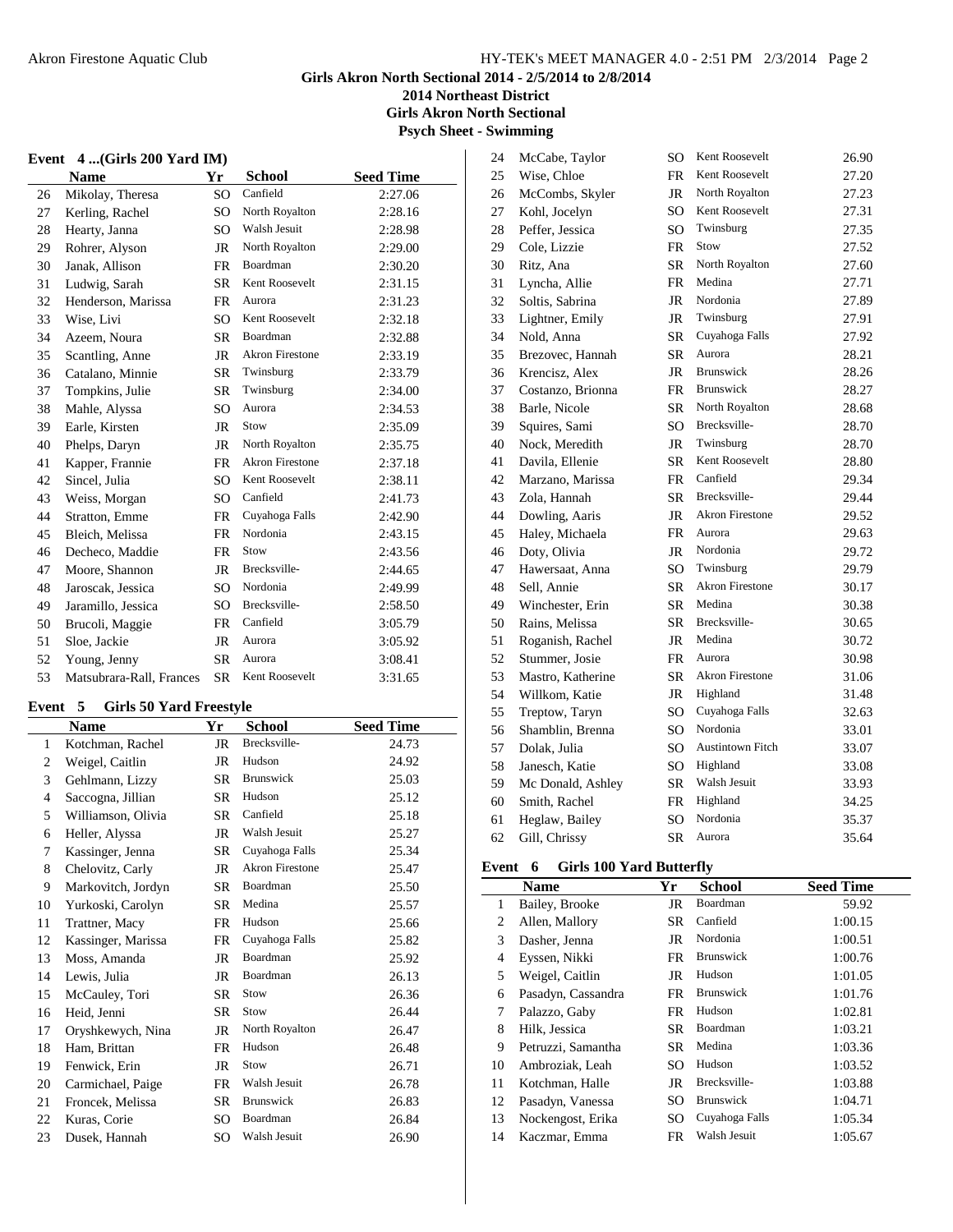**2014 Northeast District Girls Akron North Sectional**

**Psych Sheet - Swimming**

# **Event 6 ...(Girls 100 Yard Butterfly)**

|    | Name                | Yr        | <b>School</b>          | <b>Seed Time</b> |
|----|---------------------|-----------|------------------------|------------------|
| 15 | Einloth, Katelyn    | JR        | North Royalton         | 1:05.85          |
| 16 | Dagley, Kristin     | SO        | Hudson                 | 1:05.89          |
| 17 | Kuras, Corie        | SO        | Boardman               | 1:05.93          |
| 18 | Wilbur, Ainsley     | <b>SR</b> | Stow                   | 1:06.14          |
| 19 | Virzi, Angelica     | FR        | Walsh Jesuit           | 1:06.32          |
| 20 | Beistel, Maggie     | SO        | Canfield               | 1:06.73          |
| 21 | Torres, Leslie      | <b>JR</b> | North Royalton         | 1:06.98          |
| 22 | Earle, Kirsten      | JR        | Stow                   | 1:07.13          |
| 23 | Marshall, Madison   | SO        | Cuyahoga Falls         | 1:07.17          |
| 24 | Stratton, Abby      | SO        | Cuyahoga Falls         | 1:07.37          |
| 25 | Stacho, Bree        | SR        | Highland               | 1:07.77          |
| 26 | Mahle, Alyssa       | SO        | Aurora                 | 1:09.06          |
| 27 | Melfi, Liz          | <b>SR</b> | Walsh Jesuit           | 1:09.58          |
| 28 | Andrefsky, Lauren   | <b>SR</b> | Walsh Jesuit           | 1:09.94          |
| 29 | McGreer, Amanda     | FR        | Brunswick              | 1:11.03          |
| 30 | Nock, Meredith      | <b>JR</b> | Twinsburg              | 1:11.37          |
| 31 | Muchewicz, Lauren   | SR        | Medina                 | 1:11.47          |
| 32 | Williams, Rachel    | FR        | Canfield               | 1:11.51          |
| 33 | Joblonski, Kayli    | <b>SR</b> | Brecksville-           | 1:11.54          |
| 34 | Wise, Chloe         | FR        | Kent Roosevelt         | 1:12.18          |
| 35 | Tuttle, Lydia       | <b>SR</b> | North Royalton         | 1:12.71          |
| 36 | Carter, Kelley      | SO        | Brecksville-           | 1:12.80          |
| 37 | Jang, Angelica      | FR        | North Royalton         | 1:13.85          |
| 38 | Bleich, Melissa     | <b>FR</b> | Nordonia               | 1:14.82          |
| 39 | Kapper, Frannie     | FR        | <b>Akron Firestone</b> | 1:14.91          |
| 40 | Doty, Maria         | <b>JR</b> | Stow                   | 1:14.91          |
| 41 | Decheco, Maddie     | FR        | Stow                   | 1:15.81          |
| 42 | Kurelko, Sabrina    | SO        | Boardman               | 1:15.91          |
| 43 | Halupnik, Jenna     | FR        | Brecksville-           | 1:16.50          |
| 44 | Martin, Anna        | FR        | Kent Roosevelt         | 1:17.11          |
| 45 | Roganish, Rachel    | <b>JR</b> | Medina                 | 1:17.35          |
| 46 | Stummer, Josie      | FR        | Aurora                 | 1:18.98          |
| 47 | Heglaw, Bailey      | SO        | Nordonia               | 1:22.95          |
| 48 | Gray, Maggie        | <b>SR</b> | Kent Roosevelt         | 1:24.78          |
| 49 | Haley, Michaela     | FR        | Aurora                 | 1:25.88          |
| 50 | Kozusko, Courtney   | SO        | Cuyahoga Falls         | 1:27.69          |
| 51 | Larch, Chloe        | SO        | Twinsburg              | 1:29.65          |
| 52 | Lee, Andrea         | <b>SR</b> | <b>Akron Firestone</b> | 1:30.33          |
| 53 | Bowser, Gabby       | <b>FR</b> | Twinsburg              | 1:33.93          |
| 54 | Deininger, Gretchen | SO        | Aurora                 | 1:34.04          |
| 55 | Blankenship, Hunter | FR        | Kent Roosevelt         | 2:04.22          |

## **Event 7 Girls 100 Yard Freestyle**

 $\overline{a}$ 

|    | Name               | Yr        | School                 | <b>Seed Time</b> |
|----|--------------------|-----------|------------------------|------------------|
| 1  | Heller, Lauren     | SO.       | Walsh Jesuit           | 50.40            |
| 2  | Coronel, Anna      | SO.       | Brecksville-           | 53.94            |
| 3  | Saccogna, Jillian  | <b>SR</b> | Hudson                 | 54.42            |
| 4  | Kotchman, Rachel   | JR        | Brecksville-           | 54.50            |
| 5  | Boyd, Stephanie    | JR        | Hudson                 | 54.56            |
| 6  | Gehlmann, Lizzy    | <b>SR</b> | <b>Brunswick</b>       | 55.12            |
| 7  | Chelovitz, Carly   | JR        | <b>Akron Firestone</b> | 55.15            |
| 8  | Williamson, Olivia | SR.       | Canfield               | 55.62            |
| 9  | Gundling, Natalie  | FR        | Hudson                 | 56.06            |
| 10 | Trattner, Macy     | FR        | Hudson                 | 56.28            |

| 11 | Markovitch, Jordyn   | SR  | Boardman                | 56.49   |
|----|----------------------|-----|-------------------------|---------|
| 12 | Kassinger, Marissa   | FR  | Cuyahoga Falls          | 56.58   |
| 13 | Schimpf, Maddy       | SO. | Brecksville-            | 56.76   |
| 14 | Wenk, Kelsey         | JR  | Stow                    | 56.83   |
| 15 | McCulloch, Hannah    | SR  | Brunswick               | 56.96   |
| 16 | Farley, Miranda      | SO  | North Royalton          | 56.97   |
| 17 | McCauley, Tori       | SR  | Stow                    | 57.07   |
| 18 | Hillyer, Natalie     | JR  | Cuyahoga Falls          | 57.14   |
| 19 | Kassinger, Jenna     | SR  | Cuyahoga Falls          | 57.90   |
| 20 | Oryshkewych, Nina    | JR  | North Royalton          | 57.94   |
| 21 | Moss, Amanda         | JR  | Boardman                | 57.96   |
| 22 | Cahalan, Shannon     | JR  | <b>Akron Firestone</b>  | 58.30   |
| 23 | Froncek, Melissa     | SR  | <b>Brunswick</b>        | 58.62   |
| 24 | Vegh, Lauren         | SO  | <b>Akron Firestone</b>  | 58.62   |
| 25 | Dusek, Hannah        | SO  | Walsh Jesuit            | 58.68   |
| 26 | Smith, DeAnna        | SO  | North Royalton          | 58.74   |
| 27 | Stacho, Bree         | SR  | Highland                | 59.11   |
| 28 | Hayes, Alle          | SR  | Aurora                  | 59.16   |
| 29 | O'Malley, Briana     | SR  | Canfield                | 59.26   |
| 30 | Madden, Janie        | JR  | Brecksville-            | 59.96   |
| 31 | Cole, Lizzie         | FR  | Stow                    | 1:00.38 |
| 32 | Carmichael, Paige    | FR  | Walsh Jesuit            | 1:00.43 |
| 33 | Lewis, Julia         | JR  | Boardman                | 1:00.58 |
| 34 | Peffer, Jessica      | SO  | Twinsburg               | 1:00.58 |
| 35 | Leonard, Sierra      | SR  | North Royalton          | 1:00.63 |
| 36 | Mitchell, Logan      | FR  | Boardman                | 1:00.68 |
| 37 | McCabe, Taylor       | SO  | Kent Roosevelt          | 1:00.93 |
| 38 | Fenwick, Erin        | JR  | Stow                    | 1:01.35 |
| 39 | Soltis, Sabrina      | JR  | Nordonia                | 1:01.99 |
| 40 | Brezovec, Hannah     | SR  | Aurora                  | 1:02.64 |
| 41 | Cuppett, Erin        | FR  | Medina                  | 1:02.67 |
| 42 | Costanzo, Brionna    | FR  | Brunswick               | 1:02.84 |
| 43 | Scantling, Katherine | FR  | <b>Akron Firestone</b>  | 1:02.91 |
| 44 | Walker, Allison      | SR  | Medina                  | 1:02.92 |
| 45 | Lowe, Emily          | SO  | Walsh Jesuit            | 1:06.61 |
| 46 | Winchester, Erin     | SR  | Medina                  | 1:06.65 |
| 47 | Fenn, Olivia         | SO  | Nordonia                | 1:06.75 |
| 48 | Hawersaat, Anna      | SO  | Twinsburg               | 1:07.62 |
| 49 | Marzano, Marissa     | FR  | Canfield                | 1:08.08 |
| 50 | Larch, Chloe         | SO  | Twinsburg               | 1:10.16 |
| 51 | Butts, Corinne       | SR  | Medina                  | 1:10.31 |
| 52 | Gillota, Claudia     | FR  | Nordonia                | 1:10.39 |
| 53 | Ulisse, Meghan       | SR  | Twinsburg               | 1:10.39 |
| 54 | McCartney, Ally      | FR  | Canfield                | 1:10.84 |
| 55 | Cotton, Josie        | SR  | Kent Roosevelt          | 1:12.54 |
| 56 | Janesch, Katie       | SO  | Highland                | 1:14.81 |
| 57 | Entler, Alyssa       | FR  | Kent Roosevelt          | 1:15.43 |
| 58 | Wilk, Hannah         | FR  | Aurora                  | 1:16.37 |
| 59 | Messing, Annmarie    | FR  | Aurora                  | 1:16.60 |
| 60 | Turnbull, Hope       | JR  | Cuyahoga Falls          | 1:16.80 |
| 61 | Dolak, Julia         | SO  | <b>Austintown Fitch</b> | 1:17.74 |
| 62 | Gordon, Madeleine    | FR  | Kent Roosevelt          | 1:18.76 |

#### **Event 8 Girls 500 Yard Freestyle**

 $\overline{a}$ 

| <b>Name</b>  | Yr School | <b>Seed Time</b> |
|--------------|-----------|------------------|
| Kelly, Paige | SR Hudson | 5:06.47          |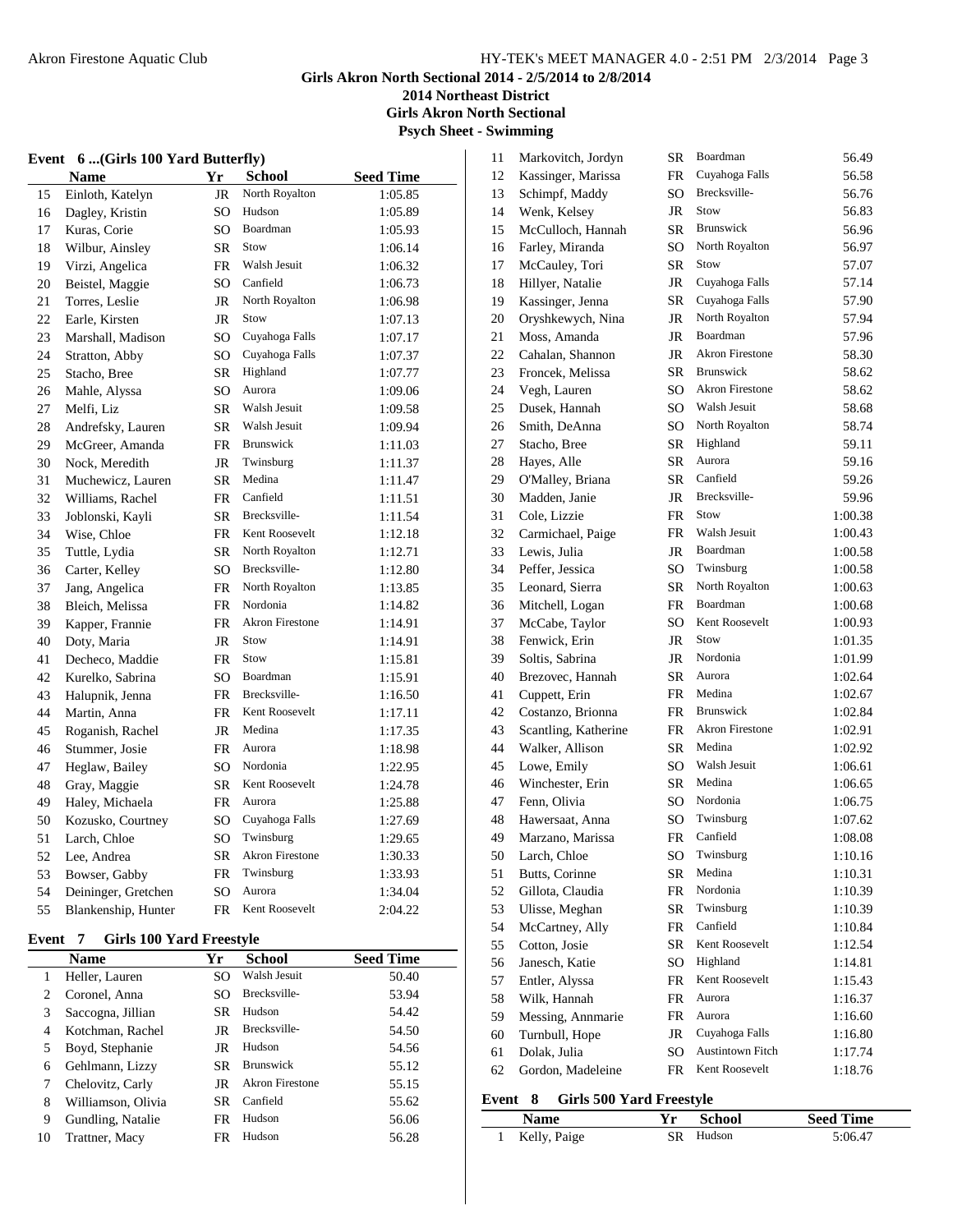**Event 8 ...(Girls 500 Yard Freestyle)**

#### Akron Firestone Aquatic Club HY-TEK's MEET MANAGER 4.0 - 2:51 PM 2/3/2014 Page 4

**Girls Akron North Sectional 2014 - 2/5/2014 to 2/8/2014**

**2014 Northeast District Girls Akron North Sectional**

**Psych Sheet - Swimming**

 $\overline{a}$ 

|                | <b>Name</b>                        | Yr        | <b>School</b>           | <b>Seed Time</b> |
|----------------|------------------------------------|-----------|-------------------------|------------------|
| $\mathfrak{2}$ | Wolanske, Sarah                    | JR        | Hudson                  | 5:13.44          |
| 3              | Coughlin, Paige                    | JR        | Brecksville-            | 5:15.56          |
| $\overline{4}$ | Winar, Jubilee                     | JR        | Brecksville-            | 5:17.21          |
| 5              | Agee, Lexi                         | FR        | Medina                  | 5:19.16          |
| 6              | O'Brien, Natalie                   | SR        | <b>Akron Firestone</b>  | 5:20.87          |
| 7              | Geyer, Samantha                    | JR        | Walsh Jesuit            | 5:22.44          |
| 8              | Allen, Mallory                     | SR        | Canfield                | 5:28.68          |
| 9              | Schumacker, Kensie                 | SO        | Hudson                  | 5:28.88          |
| 10             | Dyer, Maddie                       | SR        | Stow                    | 5:33.14          |
| 11             | Spann, Marcy                       | SO        | Cuyahoga Falls          | 5:33.45          |
| 12             | Scantling, Clare                   | <b>SR</b> | <b>Akron Firestone</b>  | 5:34.37          |
| 13             | Anderson-Kenney, Randy             | JR        | Hudson                  | 5:36.73          |
| 14             | Kerling, Rachel                    | SO        | North Royalton          | 5:38.72          |
| 15             | Draiss, Abigail                    | SO        | Walsh Jesuit            | 5:39.17          |
| 16             | Nockengost, Allie                  | SO        | Cuyahoga Falls          | 5:40.73          |
| 17             | Vantrease, Kelly                   | JR        | Stow                    | 5:41.09          |
| 18             | Chodkiewicz, Mallory               | SR        | Brecksville-            | 5:45.01          |
| 19             | Ludwig, Sarah                      | SR        | Kent Roosevelt          | 5:45.10          |
| 20             | Vance, Murphy                      | FR        | Walsh Jesuit            | 5:47.64          |
| 21             | Doherty, Rose                      | SR        | Brecksville-            | 5:49.81          |
| 22             | Kousaie, Elena                     | FR        | Twinsburg               | 5:51.83          |
| 23             | McGreer, Allie                     | SR        | Brunswick               | 5:51.96          |
| 24             | Kline, Caroline                    | SO        | Walsh Jesuit            | 5:54.27          |
| 25             | Muchewicz, Lauren                  | SR        | Medina                  | 6:04.41          |
| 26             | Ritz, Tia                          | SR        | North Royalton          | 6:06.29          |
| 27             | Janak, Allison                     | FR        | Boardman                | 6:09.35          |
| 28             | Nold, Anna                         | SR        | Cuyahoga Falls          | 6:13.00          |
| 29             | Tuttle, Lydia                      | SR        | North Royalton          | 6:13.61          |
| 30             | Carter, Mary                       | JR        | Cuyahoga Falls          | 6:14.67          |
| 31             | Lewis, Taylor                      | JR        | Stow                    | 6:14.79          |
| 32             | Ritz, Ana                          | SR        | North Royalton          | 6:16.62          |
| 33             | Miller, Cathryn                    | JR        | Kent Roosevelt          | 6:18.42          |
| 34             | Bruns, Megan                       | FR        | Brunswick               | 6:20.30          |
| 35             | McGreer, Amanda                    | FR        | Brunswick               | 6:21.98          |
| 36             | Kokinchak, Alexandra               | SR        | Aurora                  | 6:23.09          |
| 37             | Chaye, Lauren                      | SR        | Medina                  | 6:24.79          |
| 38             | Kurelko, Sabrina                   | SO        | Boardman                | 6:25.92          |
| 39             | Moats, Ashley                      | SO        | Stow                    | 6:26.93          |
| 40             | Bosignore, Anna                    | SO        | Twinsburg               | 6:36.62          |
| 41             | Grimm, Lauren                      | FR        | Canfield                | 6:37.45          |
| 42             | Klein, Mallory                     | SR        | Nordonia                | 6:39.30          |
| 43             | Pasqual, Ariana                    | JR        | Boardman                | 6:40.53          |
| 44             | Pitman, Kayla                      | JR        | Brunswick               | 6:45.74          |
| 45             | Ticer, Maddie                      | JR        | Aurora                  | 6:47.26          |
| 46             | Fisher, Alexis                     | JR        | <b>Austintown Fitch</b> | 6:48.54          |
| 47             | Mysza, Malerie                     | SO        | Nordonia                | 6:49.52          |
| 48             |                                    | SR        | <b>Akron Firestone</b>  | 6:50.04          |
| 49             | Dempster, Maggie<br>Calpin, Kelsey | FR        | Boardman                | 6:51.98          |
| 50             |                                    | JR        | Nordonia                | 6:58.44          |
|                | Rust, Emily                        |           | Akron Firestone         |                  |
| 51             | Mastro, Katherine                  | SR<br>SO  | Kent Roosevelt          | 7:08.34          |
| 52             | Musselman, Kayla                   |           | Aurora                  | 7:35.49          |
| 53             | Janoch, Sarah                      | SO        | Aurora                  | 7:40.21          |
| 54<br>55       | Gill, Chrissy<br>Backes, Melanie   | SR        | Kent Roosevelt          | 8:15.00          |
|                |                                    | JR        |                         | 8:21.76          |

|    | Team                   | Relay | <b>Seed Time</b> |
|----|------------------------|-------|------------------|
| 1  | Walsh Jesuit           | A     | 1:39.64          |
| 2  | Hudson                 | A     | 1:39.90          |
| 3  | Boardman               | A     | 1:42.01          |
| 4  | Brecksville-           | A     | 1:42.26          |
| 5  | Cuyahoga Falls         | A     | 1:43.53          |
| 6  | <b>Brunswick</b>       | A     | 1:44.41          |
| 7  | Medina                 | A     | 1:44.54          |
| 8  | North Royalton         | A     | 1:44.62          |
| 9  | <b>Akron Firestone</b> | A     | 1:46.33          |
| 10 | Stow                   | A     | 1:47.52          |
| 11 | Canfield               | A     | 1:47.90          |
| 12 | Twinsburg              | A     | 1:50.72          |
| 13 | Kent Roosevelt         | A     | 1:50.90          |
| 14 | Nordonia               | A     | 1:51.39          |
| 15 | Aurora                 | A     | 1:52.69          |
| 16 | Highland               | A     | 1:58.93          |

#### **Event 10 Girls 100 Yard Backstroke**

|                | <b>Name</b>        | Yr              | <b>School</b>          | <b>Seed Time</b> |
|----------------|--------------------|-----------------|------------------------|------------------|
| $\mathbf{1}$   | Coronel, Anna      | SO              | Brecksville-           | 58.60            |
| $\overline{c}$ | Gonda, Sarah       | JR              | Boardman               | 59.91            |
| 3              | Dostall, Mikayla   | <b>JR</b>       | <b>Brunswick</b>       | 1:00.59          |
| $\overline{4}$ | Heaven, Sarah      | <b>JR</b>       | Canfield               | 1:01.26          |
| 5              | Haas, Maggie       | <b>FR</b>       | Hudson                 | 1:01.61          |
| 6              | Pasadyn, Cassandra | <b>FR</b>       | <b>Brunswick</b>       | 1:02.32          |
| 7              | Oktavec, Lauren    | JR              | <b>Brunswick</b>       | 1:02.57          |
| 8              | Dagley, Kristin    | SO              | Hudson                 | 1:02.60          |
| 9              | Wenk, Kelsey       | <b>JR</b>       | Stow                   | 1:03.83          |
| 10             | Pyatt, Erika       | <b>SR</b>       | North Royalton         | 1:04.16          |
| 11             | Willhoite, Kendra  | <b>JR</b>       | Medina                 | 1:04.81          |
| 12             | Girvin, Megan      | <b>SR</b>       | Hudson                 | 1:04.83          |
| 13             | Marshall, Madison  | SO              | Cuyahoga Falls         | 1:04.92          |
| 14             | Vegh, Lauren       | SO.             | <b>Akron Firestone</b> | 1:05.25          |
| 15             | Schimpf, Maddy     | SO              | Brecksville-           | 1:05.37          |
| 16             | Meadows, Tori      | <b>SR</b>       | Walsh Jesuit           | 1:05.97          |
| 17             | Adkins, Lindsey    | <b>SR</b>       | Stow                   | 1:06.12          |
| 18             | Smith, Gina        | <b>FR</b>       | North Royalton         | 1:06.53          |
| 19             | Stutler, Sarah     | SO <sub>1</sub> | <b>Akron Firestone</b> | 1:06.74          |
| 20             | Farmiloe, Devin    | SR              | Twinsburg              | 1:06.86          |
| 21             | Davis, Dayanna     | SR              | Cuyahoga Falls         | 1:06.92          |
| 22             | Beistel, Maggie    | SO.             | Canfield               | 1:06.97          |
| 23             | George, Emma       | FR              | Walsh Jesuit           | 1:07.88          |
| 24             | Krencisz, Alex     | JR              | <b>Brunswick</b>       | 1:08.06          |
| 25             | Sadegi, Soraya     | <b>JR</b>       | Nordonia               | 1:08.54          |
| 26             | Rohrer, Alyson     | JR              | North Royalton         | 1:09.12          |
| 27             | Wise, Livi         | SO <sub>1</sub> | Kent Roosevelt         | 1:09.13          |
| 28             | Imhoff, Elizabeth  | FR              | Walsh Jesuit           | 1:09.51          |
| 29             | Azeem, Noura       | <b>SR</b>       | Boardman               | 1:09.59          |
| 30             | Chapman, Mia       | <b>SR</b>       | Kent Roosevelt         | 1:10.10          |
| 31             | Agnor, Renee       | FR              | Hudson                 | 1:10.69          |
| 32             | Catalano, Minnie   | <b>SR</b>       | Twinsburg              | 1:11.16          |
| 33             | Cuppett, Erin      | FR              | Medina                 | 1:11.69          |
| 34             | Coleman, Paige     | <b>FR</b>       | Stow                   | 1:11.70          |
|                |                    |                 |                        |                  |

# **Event 9 Girls 200 Yard Freestyle Relay**